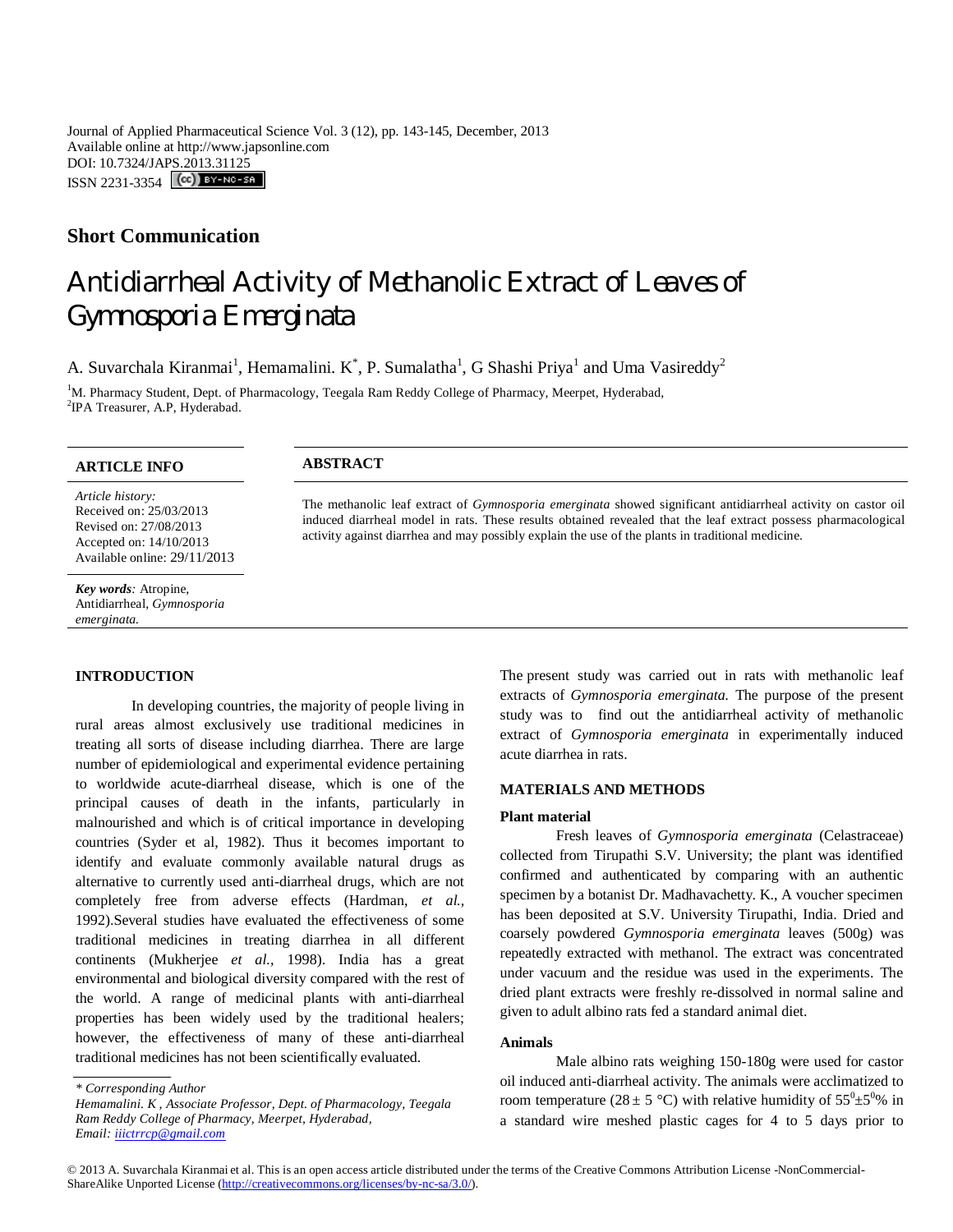commencement of the experiment. All animals were fed standard animal feed and tap water adlibitum before the experiments. The animals were maintained as per the norms of CPCSEA (Regd.No.1447/PO/a/11/CPCSEA) and cleared by CPCSEA and institutional ethics committee (Teegala Ram Reddy College of Pharmacy) each experimental group consisted of six animals housed in separate cages.

#### **Castor oil induced diarrhea**

Rats were divided into three groups of six animals each, diarrhea was induced by administering 1ml of castor oil orally to rats Group-I served as control (2ml / kg, i.p, saline), Group-II received atropine (3mg / kg, i.p.) served as standard and Group-III received (300 mg / kg, i.p.) of *Gymnosporia emerginata* 1hour before castor oil administration. The animals were housed individually in a metal cage lined with white paper. Fecal output was assessed by collecting the fecal material for 8hours after drug administration, and the total weight in each group was recorded. The percentage protection was calculated as follows (Wouters.et al. 1978).

| Total weight of stool in control animal – Total weight of stool in |
|--------------------------------------------------------------------|
| drug treated animal                                                |
| Total weight of stool in control animals                           |

#### **Statistical analysis**

The experimental results are represented as mean ±SEM (Standard error of the mean). ANOVA test was used for the evaluation of data and \*\*\*p<0.001 and \*\*p<0.02 accepted as significant.

#### **RESULT**

## **Castor oil induced diarrhea**

30 min after administration of castor oil the diarrhea was clinically apparent in all the animals of control group, for the next 8 hours was markedly reduced by the intra-peritoneal injection of atropine, 3 mg / kg (57.67) (**Table-1**).

|                   |  | Table. 1: Effect Gymnosporia emerginata extract on castor oil induced |  |  |  |
|-------------------|--|-----------------------------------------------------------------------|--|--|--|
| diarrhea in rats. |  |                                                                       |  |  |  |

|      | Castor oil induced diarrhea                                         |                                                    |                                                   |                             |  |  |  |  |
|------|---------------------------------------------------------------------|----------------------------------------------------|---------------------------------------------------|-----------------------------|--|--|--|--|
| S.No | Treatment                                                           | <b>Frequency of</b><br>defecation<br>(times / 8hr) | <b>Total weight</b><br>of wet stools<br>mg for 8h | $\frac{0}{0}$<br>inhibition |  |  |  |  |
| 1    | Control-Castor<br>oil $(1ml/p.o)$ ±<br>saline<br>(2ml/kg,i.p)       | $9.66 + 1.42$                                      | $3.19 + 6.2$                                      |                             |  |  |  |  |
| 2    | Standard-<br>Castor oil<br>$\pm$ Atropine<br>(3mg/kg, i.p)          | $2.5 \pm 5.248$                                    | $1.35 \pm 0.27***$                                | 57.6                        |  |  |  |  |
| 3    | Castor $oil+M.E$<br>Gymnosporia<br>emerginata(300<br>$mg/kg$ , i.p) | $2.96 + 0.516$                                     | $2.12 + 0.31**$                                   | 33.54                       |  |  |  |  |

Values are expressed as mean ±SEM from the experiments. \*\*p<0.02, \*\*\*p<0.001 when compared with Castor oil  $\pm$ saline treated group.

#### **DISCUSSION AND CONCLUSION**

Diarrhea results from an imbalance between the absorptive and secretory mechanisms in the intestinal tract, resulting in an excess loss of fluid in the feces. In some diarrheas, the secretory component predominates, while other diarrheas are characterized by hypermotility. The use of castor oil induced diarrhea model in our study is logical because the autocoids and prostaglandins are involved these have been implicated in the causation of diarrheas in man (Horton, *et al.,* 1968). The liberation of ricinoleic acid from castor oil results in irritation and inflammation of intestinal mucosa, leading to release of prostaglandins, which stimulates motility and secretion (Pierce, *et al.,* 1971). The results of the present study showed that the extract of *Gymnosporia emerginata* produced a statistically significant reduction in the severity and frequency of diarrhea produced by castor oil. It is also noted that the extract significantly inhibited castor oil induced intestinal fluid accumulation and the volume of intestinal content, dose dependently more than Atropine. The extracts significantly reduced the castor oil induced diarrhea in rats. In this study, atropine produced a significant reduction in the number of stools possibly due to its anti-cholinergic effect (Brown *et al.,* 2000). Castor oil is also reported to induce diarrhea by increasing the volume of intestinal content by prevention of the reabsorption of water. The liberation of ricinoleic acid results in irritation and inflammation of intestinal mucosa, leading to release of prostaglandins which results in stimulation of secreation. Thereby prevents the reabsorption of NaCl and  $H<sub>2</sub>O$  (Galveg et al, 1993).

The antidiarrheal activity of the extract may also be due to the presence of denature proteins forming protein tannates. Protein tannatesmake the intestinal mucosa more resistant and reduce secretion (Tripathi, 1994). The secretory diarrhea is associated with an activation of Cl channels, causing Cl efflux from the cell, the efflux of Cl results in massive secretion of water into the intestinal lumen and profuse watery diarrhea (Ammon *et al.,* 1985).

The extract may inhibit the secretion of water into the lumen by reverting this mechanism.

Anti-dysentric and antidiarrheal properties of medicinal plants were found to be due to tannins, alkaloids, saponins, flavonoids, sterols and/or triterpene and reducing sugar (Longanga-otshudi*et al.,* 2000). The phytochemical analysis of the extracts revealed the presence of triterpinoids and may mediate the antidiarrheal property of *Gymnosporia emerginata* extracts. The extract resulted in a marked reduction in the number of diarrhea stools. This signifies the usefulness of this model and the clinical effect of the extract.

#### **REFERENCES**

Ammon HV and Soergel KH. Diarrhea in Berk, J. E. (eds) Bockus Gastroenterology, Philadelphia, Saunders, 1985; 125-141.

Awouters F, Niemegeers CJ, Lenaerts FM, Janssen PA. Delay of castor oil diarrhea in rats A new way to evaluate inhibits of prostaglandin biosynthesis, J. Pharm. Pharmacology, 1978; 30: 41-45.